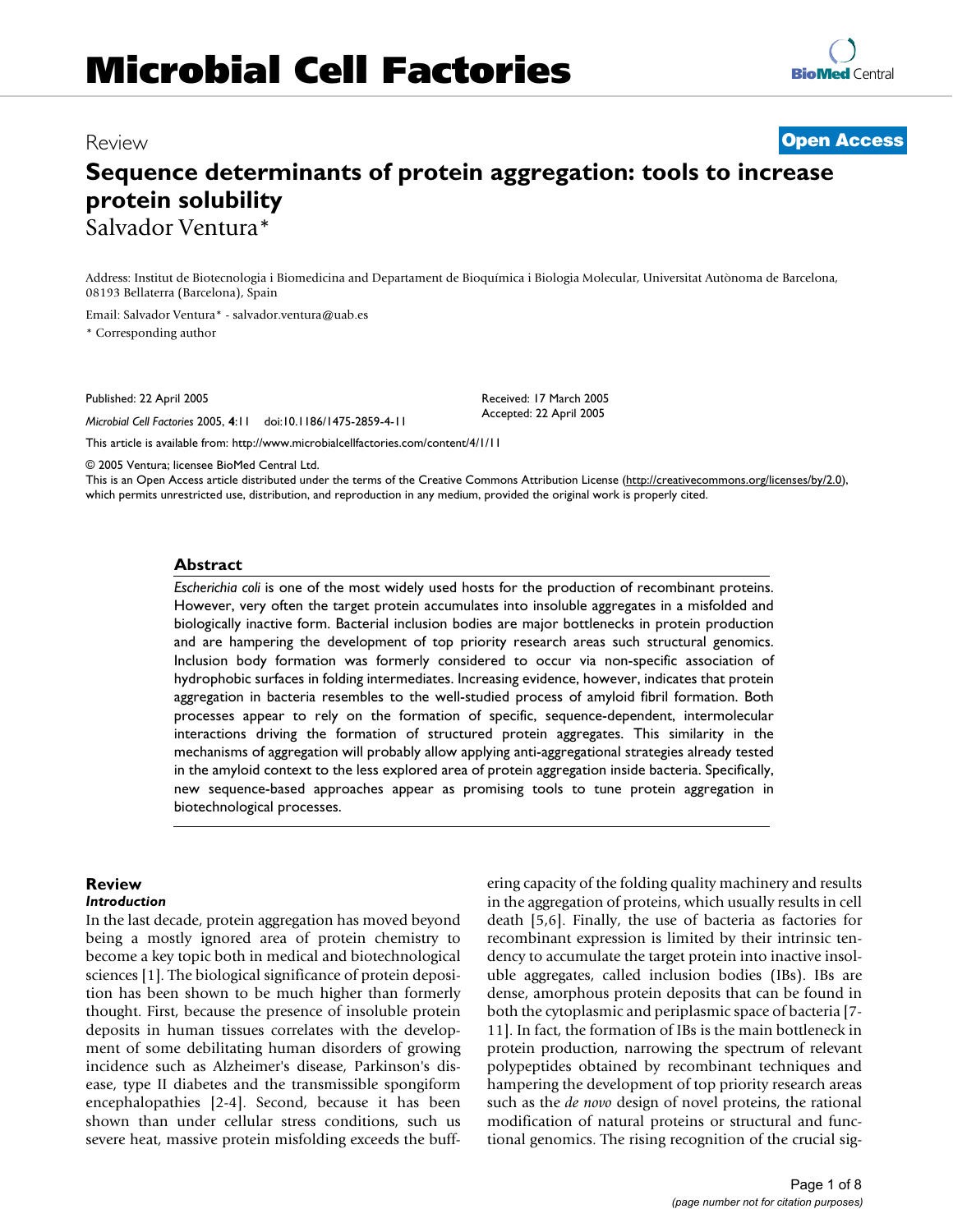nificance of protein aggregation has resulted in a number of recent reviews [12-19]. This review focuses mainly on the role played by intrinsic polypeptide properties in protein aggregation.

One should distinguish between precipitates, in which proteins maintain the native folded conformation and aggregates, in which proteins adopt new non-native structures. The first type of self-assembly is generated during random precipitation of already native protein due to an environment promoted reduction of solubility in the polypeptide chain. Examples of these processes are salting out by ammonium sulfate or isoelectric precipitation. Reducing ionic force or shifting solution's pH results in immediate dissolution of these precipitates. The second type of macromolecular structures exhibits, without exception, an increase in β-sheet secondary structure content relative to the native conformation and very high concentrations of denaturants or detergents are needed to dissolve them into mainly unfolded polypeptide chains. We will focus our attention on these aggregates, which include amyloid fibrils, thermal aggregates and bacterial IBs. The progress made on the control of their aggregation propensities by means of primary sequence modulation is discussed.

### *Protein aggregation is usually a specific process*

Protein aggregation has long been considered to be an unspecific process driven by the establishment of nonnative contacts between proteins in totally or partially unfolded conformations to form a disordered precipitate. This idea was sustained in part by the diversity of morphologies of aggregates that were observed by techniques such as electron microscopy and atomic force microscopy [20]. This way, the typical amyloid aggregate is a long, straight and unbranched fibril with a diameter between 40 Å and 120 Å [21], whereas inclusion bodies appear as bigger globular electro-dense structures seen as refractile bodies under phase contrast microscopy usually with near 1 micron in diameter [[22\]](#page-5-0) and thermal aggregates are usually amorphous [23]. Recent work shows however that often aggregation is a much more specific event than previously expected at least in amyloid fibrils and bacterial IBs [24-27]. In fact, for many biotechnologically relevant proteins, isolation of the IBs is an efficient initial step in the purification process, since they contain usually more than 90% of recombinant protein [28], other proteins trapped in the aggregates are proteolytic fragments of the aggregating protein [29], other aggregation-prone polypeptides deposited by titration of chaperones during recombinant expression [30,31] or even contaminants from the purification process [11]. Similarly in Alzheimer and related neurodegenerative diseases *in vivo* amyloid plaques are composed primarily of the pathogenic aggregating protein rather than resulting from a widespread

recruitment of other amyloidogenic proteins, although proteins such as proteases or chaperones have been also found to co-localize in the amyloid deposits [32].

Amyloid fibrils are thought to form trough self-assembly of protein monomers via a nucleation dependent pathway similar to the highly ordered process of protein crystallization [33]. This mechanism is also behind physiological ordered protein aggregation processes as viral coat assembly, microtubule formation or flagellum formation [33]. All these processes are characterized by an initial slow nucleation phase, in which the protein associates to form ordered oligomeric nucleus followed by a growth phase, in which the nucleus rapidly growths to form larger insoluble polymers. Addition of preformed protein nucleus during the lag time results in immediate polymerization. All these aggregation processes and in particular amyloid fibril formation are highly specific. This way, in the aggregation of β-amyloid protein, islet amyloid peptide, transthyrretin, and prion protein the formation of amyloid fibrils is not seeded by preformed fibrils of similar amyloidogenic proteins [34-36]. Although it has been shown that some amyloid fibrils can accommodate up to 1% of a foreign peptide, indicating than some co-aggregation can occur [37], the efficiency of this event decreases rapidly as differences in protein sequence of co-aggregating proteins increases showing that specific protein-protein interactions are needed for amyloid fibril formation to occur [38].

Aggregation into IBs during recombinant protein expression has been usually though to occur via non-specific association of hydrophobic patches on the surface of folding intermediates. However, the reduced number of IBs (usually one) formed during recombinant protein expression in bacteria suggested that the may be formed by the growth of a reduced number of "founder" aggregates in a nucleation-like mechanism. In this respect, the aggregation of the P22 coat protein has been extensively characterized [39-42] and it was demonstrated that when partially folded species of this protein where mixed *in vitro* with those of tailspike protein, no co-aggregation occurs, despite the fact that both form IBs when expressed individually in bacteria [43]. The folding intermediates for each protein preferred to self-associate indicating specificity in the *in vitro* aggregation process and suggesting that specific interactions may underlie IBs formation in the cell. Very recently, we have confirmed this extent by showing that the preformed IBs of an aggregation-prone βgalactosidase variant are able to act as effective aggregating cores for the aggregation of its soluble, partially folded counterpart in a dose-dependent manner [27]. Moreover, the aggregation process is highly specific as shown by the fact that preformed IBs promote deposition of homologous but not heterologous polypeptides. Both protein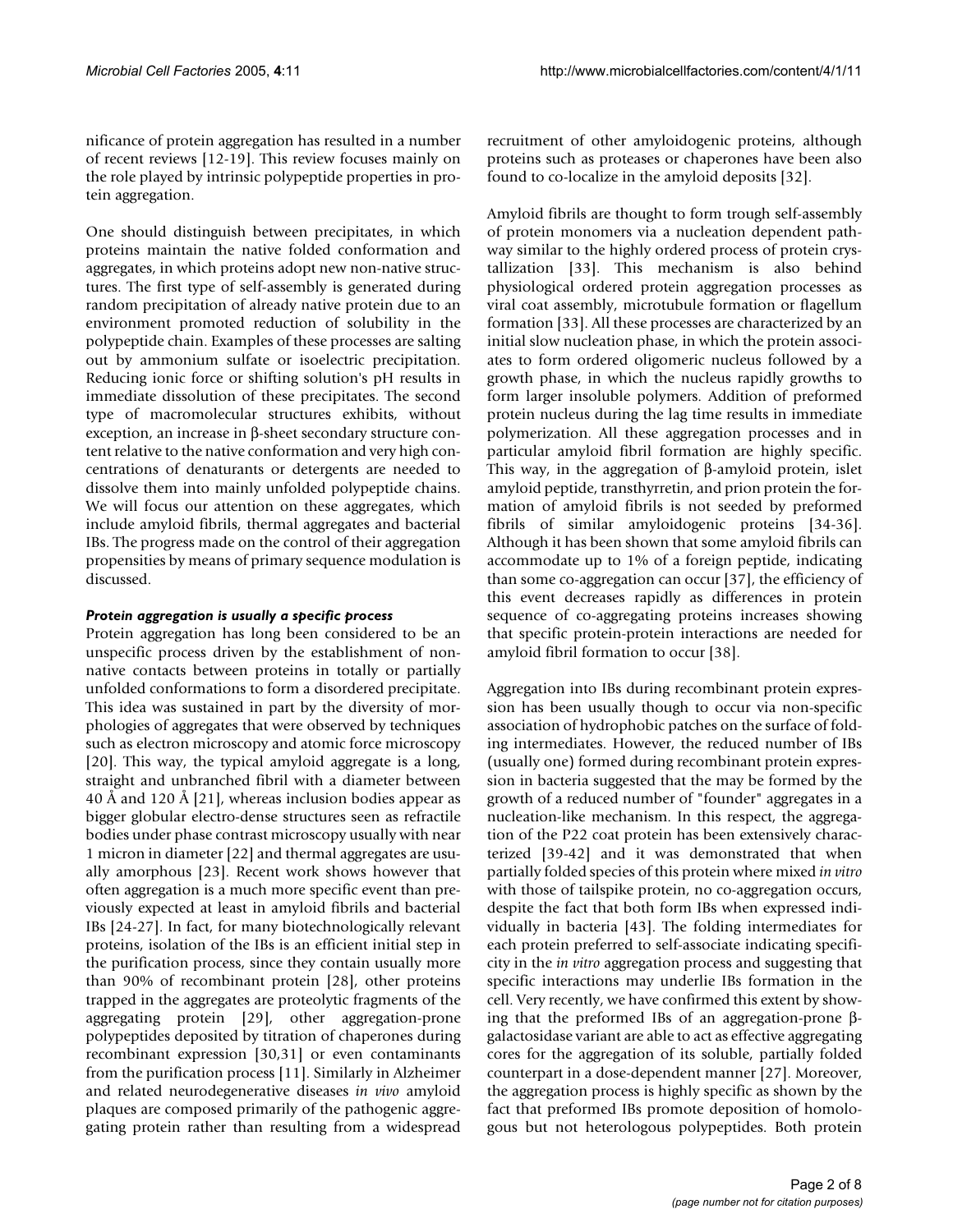sequence and conformation appear to play a role in the establishment of specific intermolecular contacts between aggregating polypeptide chains to form IBs, since aggregated β-galactosidase moiety in IBs do not recognize the properly folded tetrameric enzyme [27].

Inclusion bodies in mammalian cells, the so-called aggresomes, are far more complex structures that those in bacteria containing many proteins, including molecular chaperones, components of the ubiquitin-proteasome system, centrosomal material, and cytoskeletal proteins [44]. This suggested that co-aggregation of misfolded, damaged, or mutant proteins with normal cellular proteins could explain both the presence of multiple proteins in IBs and the toxicity associated with protein aggregation in many neurodegenerative diseases [45]. However, also in this complex system, protein aggregation into IBs exhibits exquisite specificity even among extremely hydrophobic substrates expressed at very high levels [46]. Thus, independent of the source, both amyloid fibril formation and IBs aggregation depend, at least partially, on the formation of specific protein-protein interactions between non-native species.

## *Different polypeptides aggregate into similar structures*

The formation of amyloid fibrils was initially associated to a reduced number of proteins related to recognized pathological situations. Nevertheless, a growing number of globular proteins not related to disease can be induced to generate similar fibrils *in vitro*, albeit in some cases only in non-native conditions, leading to the suggestion than the ability to form amyloids is intrinsic to many or all polypeptides when their normal folding pathways are compromised [47-50]. This appears to be true for IBs as well since deposition in such structures has been reported in the recombinant expression of many, but not all, heterologous genes and in the high level expression of several endogenous genes [7,51,52].

No sequence or structural similarities are apparent between any of the proteins that display the ability to form amyloids. Prior to fibrillation, amyloidogenic polypeptides may be rich in β-sheet, α-helix, β-helix, or combine α-helices and β-sheets. They may be globular proteins with a stable unique conformation in the native state or belong to the class of natively unfolded proteins. Despite these differences, the fibrils formed by different polypeptides display many common properties including high content of β-sheet secondary structure forming a core cross-β architecture in which continuous β-sheets are formed with β-strands running perpendicular to the long axis of the fibrils [53].

As in the case of amyloids, proteins incorporated in IBs are not related either structurally or sequentially and deposition during heterologous expression in bacteria has been reported for small, large, monomeric or multimeric proteins. The internal architecture of IBs has long thought by molecular biologists to be amorphous, despite the fact that several observations in the early 90's pointed to the presence of ordered structure in IBs [54-56]. The use of attenuated total reflectance FTIR in IBs formed by all-α, all- $\beta$  or  $\alpha$  + $\beta$  showed that in all cases, even for all- $\beta$  proteins, significant new β structure, compared to that in the native conformation, was observed. Interestingly, the amount of secondary structure in the inclusion body varies from one protein to another, as does the amount of disordered structure. More recently, others and we have recapitulated these studies in previously unexplored protein systems, showing clearly that the intermolecular interactions leading to aggregation in IBs in the cell involve β-sheet like interactions [27,[57\]](#page-6-0). Although the exact nature of the intermolecular interactions is unknown, and could be different in different IBs, the overall FTIR data suggest that the newly formed β-sheets in IBs are tightly packed with short hydrogen bonds providing them high stability. These features are reminiscent of those stabilizing the structure of amyloid fibrils [53]. In addition, Thioflavin-T and Congo red, two dyes used for the diagnostic of amyloid structures also bind to IBs, confirming thus certain resemblance in the internal organization of both kinds of aggregates [27]. Also, even if we still lack structural information on thermal aggregates purified directly from bacteria under stress conditions, it has been shown that *in vitro* heat denaturation leads to the formation of thermal aggregates that display the β-sheet signature as analyzed by FTIR [58] and are also able to bind amyloid dyes [59].

Despite the fact that the different types of aggregates share similar characteristics, they are obviously not identical and exhibit a series of distinctive features. First, most amyloid fibrils are SDS-insoluble, whereas SDS can usually dissolve IBs. This observation is in agreement with the higher extent of β-sheet content of amyloids relative to that in IBs, in which the presence of some native or disordered structure can be still detected [27,60]. As a result amyloids would display more and stronger intermolecular non-covalent interactions that would provide them with higher order and stability in front of denaturation, while sharing similar overall connectivity between polypeptide chains than this present in IBs. Also, the regulation of amyloid and bacterial aggregates formation *in vivo* appears to be somehow different. In this sense, it has been demonstrated that in yeast the formation of amyloids by the Sup 35 prion is highly dependent on the presence of the Hsp 104 chaperone [61]. In contrast, the role of the bacterial Hsp 104 homologue, ClpB, in the regulation of inclusion body formation in E. coli is more controversial, some studies indicating that, as in the case of Hsp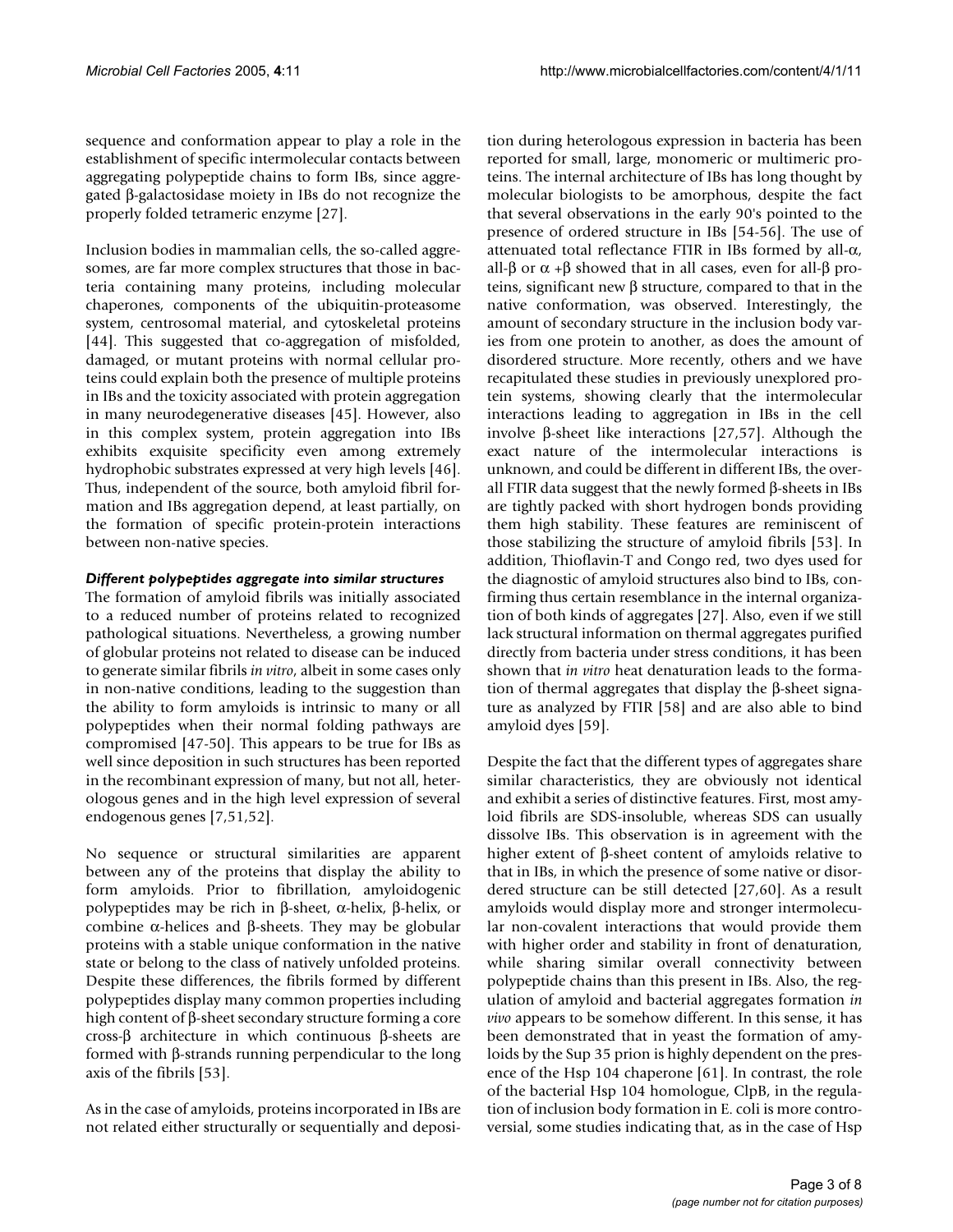104, it binds preferentially to the hydrophobic surface of aggregated protein [62], while others suggesting only a moderate role in the process of aggregation, which is mainly controlled by the chaperones DnaK and GroEL [63]. Interestingly, the bacterial chaperone GroEL is able to modulate both *in vitro* [64] and *in vivo* in mammalian cells [65] the aggregation of proteins involved in amyloid pathologies, suggesting that in spite of the constrains imposed by the different cellular contexts some similitude may still exist between the mechanisms of bacterial and eukaryotic protein aggregation.

Regardless of the existence of some structural or functional differences between the aggregates formed in bacteria and those in eukaryotic cells, in both cases there is an inherent tendency to kidnap misfolded protein in the interior of such supra-molecular structures. It is suggested that this is a mechanism evolved to reduce the potential toxicity of partially folded monomers or small oligomers, which by exposing large hydrophobic surfaces could interact inappropriately with a wide range of cellular components, hampering this way cell function [66]. In these sense, specific aggregation could be a conserved strategy playing a cellular protective role.

## *Sequence modulates protein aggregation*

One of the major unanswered questions of protein aggregation is the specificity with which primary sequence determines both the aggregation propensity and the specific details of the aggregated structure. The hypothesis that the ability of proteins to form ordered aggregates is a general property of the polypeptide chain rather to be limited to a restricted set of proteins [2] seems reasonable, especially if the main driving force for aggregation is the formation of an inter-backbone hydrogen-bonded network leading to the above described β-sheets structures, since all polypeptides regardless of sequence share the polypeptide backbone. In this regard, IBs and amyloid formation abilities has not been associated a priori to particular protein sequences, being this fact, an additional obstacle to predict the yield of a given protein in a new production process or its cellular toxicity. However, in recent times it is coming clear that sequence modulates aggregation, giving a chance to control the unwanted protein deposition phenomena.

A first indication that sequence controls deposition comes from the observation that not all regions of a polypeptide are equally important for determining the aggregation propensities. This way, we have proved recently that very short specific amino acid stretches can act as facilitators or inhibitors in the incorporation of globular proteins into amyloid fibrils [67]. These relevant regions are usually known as aggregation "hot spots". Aggregation-prone regions are blocked in the native state of globular proteins

because their side chains are usually hidden in the interior of the protein hydrophobic core or already involved in the establishment of the network of native contacts that stabilizes a protein. This is the reason why globular proteins rarely aggregate from their native states. Destabilization usually results in an increased population of partially folded molecules and is well established as a trigging factor in disorders associated with the deposition of proteins that are globular in their normal functional states [68].

Accordingly, peptides and proteins involved in the most prevalent human neurodegenerative diseases are mostly unstructured within the cell [3]. In these disorders, protein deposition does not require the unfolding of a globular native conformation and occurs by direct selfassembly of the unstructured polypeptide chains, in which aggregation-prone, usually hydrophobic, regions are already exposed to solvent. The presence of aggregation "hot spots" have been already described in the peptides and proteins underlying Alzheimer's, Creutzfeldt-Jakob disease, or some systemic amyloidogenic disorders [69-71]. Independent of the native conformation and stability of the protein, the high level of expression during recombinant production results in a large number of polypeptides emerging from the ribosome in at least partially unfolded conformations which usually associate to form IBs. Even if not yet proved, it is thinkable that the presence of aggregation prone sequences in these conformers will influence at least partially the equilibrium between aggregated and folded protein during recombinant expression. Interestingly, it is observed that proteins assembled into amyloid *in vitro* usually render insoluble during recombinant protein expression. For example, this happens for proteins involved in disease such us Aβ42 amyloid peptide, β-2-microglobulin, mammalian prions and human islet amyloid polypeptide [72- 75].

The study of the effects of mutations on the formation of amyloid fibrils and IBs also point to the role of sequence as an aggregation controller. Two types of mutations should be distinguished according to their ability to destabilize or not significantly the native state of the protein. As stated before, destabilizing mutations favour aggregation by originating an ensemble of partially unfolded conformations allowing this way the establishment of intermolecular interactions. In addition, it has been shown that punctual mutations can also facilitate aggregation without affecting the native state stability when they promote the conversion of already unfolded or partially folded polypeptides into oligomeric forms that further aggregate to form insoluble species. In these cases, protein aggregation has been found to be tuned by mutations that change the polarity, the secondary structure propensity or the net charge of the polypeptide. In general, increases in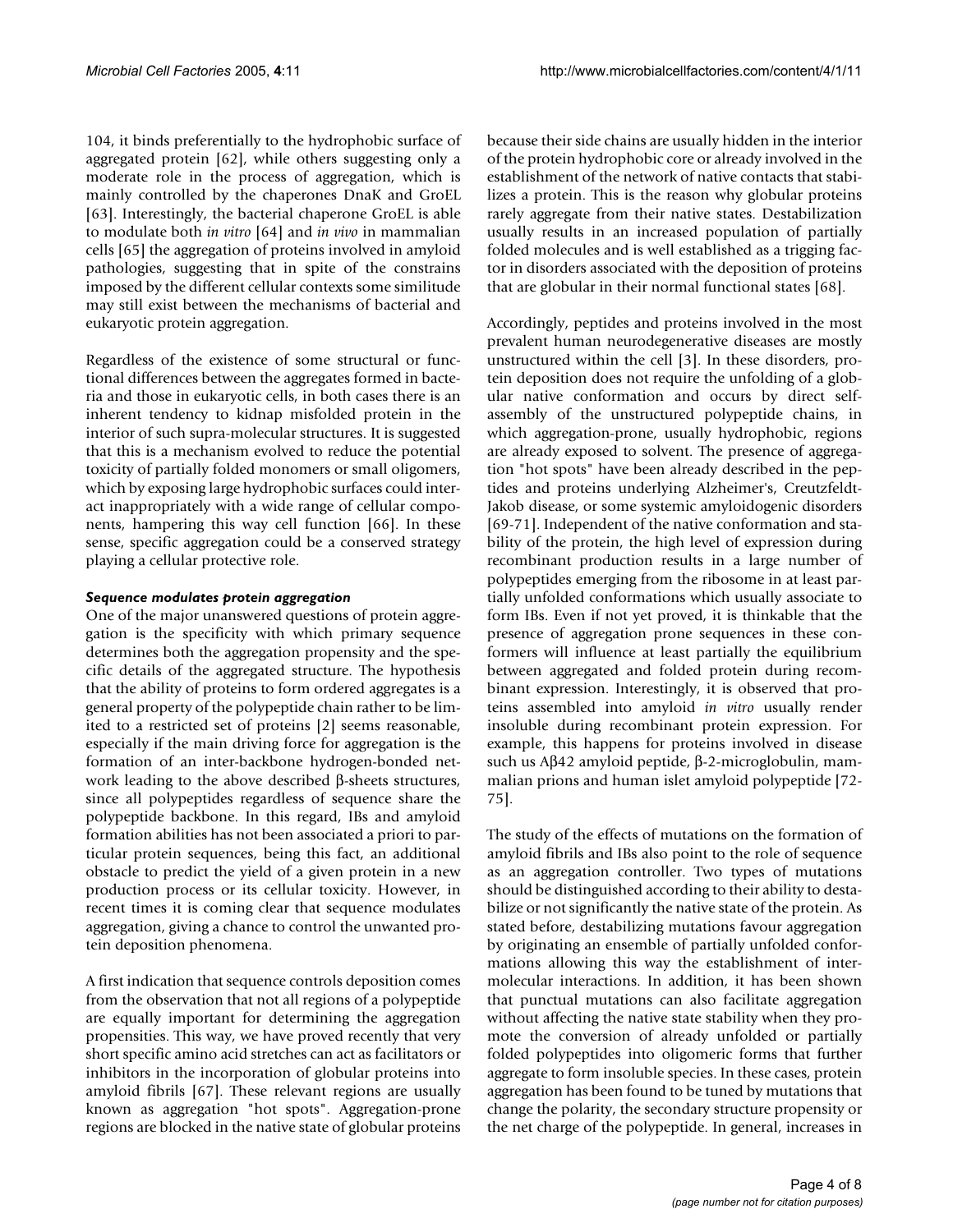hydrophobicity and β-sheet propensity result in increased aggregation whereas an increase in the overall net charge decreases this tendency [24,76,77]. There are a good number of protein systems in which it has been shown that point mutations may dramatically affect the amount of aggregate formation; these include the P22 tailspike protein, single-chain antibodies, interferon-γ, colicin A, Che Y, immunoglobulin domains, and interleukin-1β for IBs formation [43,78-83] and SH3-domains, acylphosphatase, amylin, prion peptides, α-synuclein, amyloid-βpeptide and tau for amyloid formation [25,67,84-88]. Notably, mutant proteins with reduced *in vitro* amyloid propensity are expressed usually in *E. coli* as more soluble proteins than the natural occurring ones [89], whereas providing a previously *in vitro* soluble protein increased amyloid propensity results in accumulation as IBs during recombinant expression [90,91]. Moreover, when amyloid proteins have been designed de novo, all proteins displaying amyloid properties *in vitro* accumulated *in vivo* as bacterial IBs [92], but the rational introduction of point mutations that convert these aggregation-prone proteins into monomeric β-sheet forms allowed their expression in bacteria in soluble forms [93]. These observations strongly suggest that both aggregation phenomena are related and depend in last term on tendency to self-aggregate associated to individual protein sequences. This way, it appears that the study of bacterial models may contribute significantly in the future to the understanding of protein misfolding and aggregation, since they are fast, simple and biologically relevant experimental systems. Conversely, it is thinkable that the application of successful anti-depositional strategies derived from the numerous studies dealing with amyloid fibril formation to the less explored area of protein aggregation within the cell may provide clues to optimize biotechnological protein production. In this regard, simple sequence-based computational approaches have been developed very recently which permit to predict with reasonable accuracy the aggregation propensity of polypeptides [94-97]. In particular, TANGO a statistical mechanics algorithm based on the physico-chemical principles of β-sheet formation, extended by the assumption that the core regions of an aggregate are fully buried, accurately predicts the aggregation propensity of a data set of more than 200 different peptides [95,96]. Without doubt, these new algorithms born in the sinus of the amyloid area are going to be very useful tools for the rational modification of polypeptides for biotechnological applications, opening the door to a fully automated, sequence-based design strategies to improve the solubility of proteins of industrial interest.

### *Perspectives: Towards rational design of protein solubility*

There is an increasing need for the efficient production of genetically engineered proteins as a result of the success of the genome sequencing projects. From the different host

that may be used to produce this large set of proteins, bacteria, mainly *E. coli*, still appears as the default option, particularly when the biological activity of the protein does not depends on post-translational modifications. *E. coli* is fast and inexpensive to culture, easy to handle and manipulate genetically and usually renders high levels of recombinant products. However, expression of recombinant proteins in *E. coli* often results in the accumulation of the protein product in inactive IBs in the cell. The recovery of bioactive proteins from IBs is a complex process. Still, IBs formation is such a frequent phenomena in protein production that a large number of in house and commercial protocols and solutions have been developed in order to obtain pure, active and soluble protein from IBs [17,98]. Nevertheless, the purification of protein from IBs usually requires the optimization of refolding conditions for each individual target, the recovery yields are usually poor and one should be sure that the refolding procedure does not affect the integrity and activity of the recovered protein. In addition, purification of over-expressed soluble proteins is faster and cheaper than obtaining it in a pure form from IBs, especially at large scale. Overall, optimizing the levels of soluble protein is nowadays a more attractive strategy to increase pure and active protein yield than recovering highly expressed protein in aggregated form [99].

The observation that natural proteins are usually soluble in their biological environments may help to maximize soluble expression levels in recombinant approaches. This way, nature has provided proteins with a reasonable conformational stability in the native state, in which most of the hydrophobic residues, amide and carboxyl groups and aggregation-prone sequence stretches are buried or involved in intra-molecular interactions. This appears as a very successful strategy used to avoid aggregation, since few proteins are able to aggregate from its stable native conformation. Along with this, over-stabilized proteins of thermophilic organisms are usually expressed in soluble forms during recombinant protein production [100-102] and a positive correlation between thermostability and solubility has been recently reported [103]. In addition, the analysis of protein databases has shown that highly aggregating sequences are less frequent in proteins than innocuous amino acid combinations and that, if present; they are surrounded by amino acids that disrupt their aggregating capability [94]. These evidences support the suggestion that natural protein sequences have evolved in part to code for structural characteristics other than those included in the native fold, such as avoidance of aggregation. According to this, protein aggregation results from a failure of the natural protective strategies under special circumstances, such as recombinant protein expression.

Using rational design to engineer target proteins in order to emulate and reinforce natural anti-aggregation mecha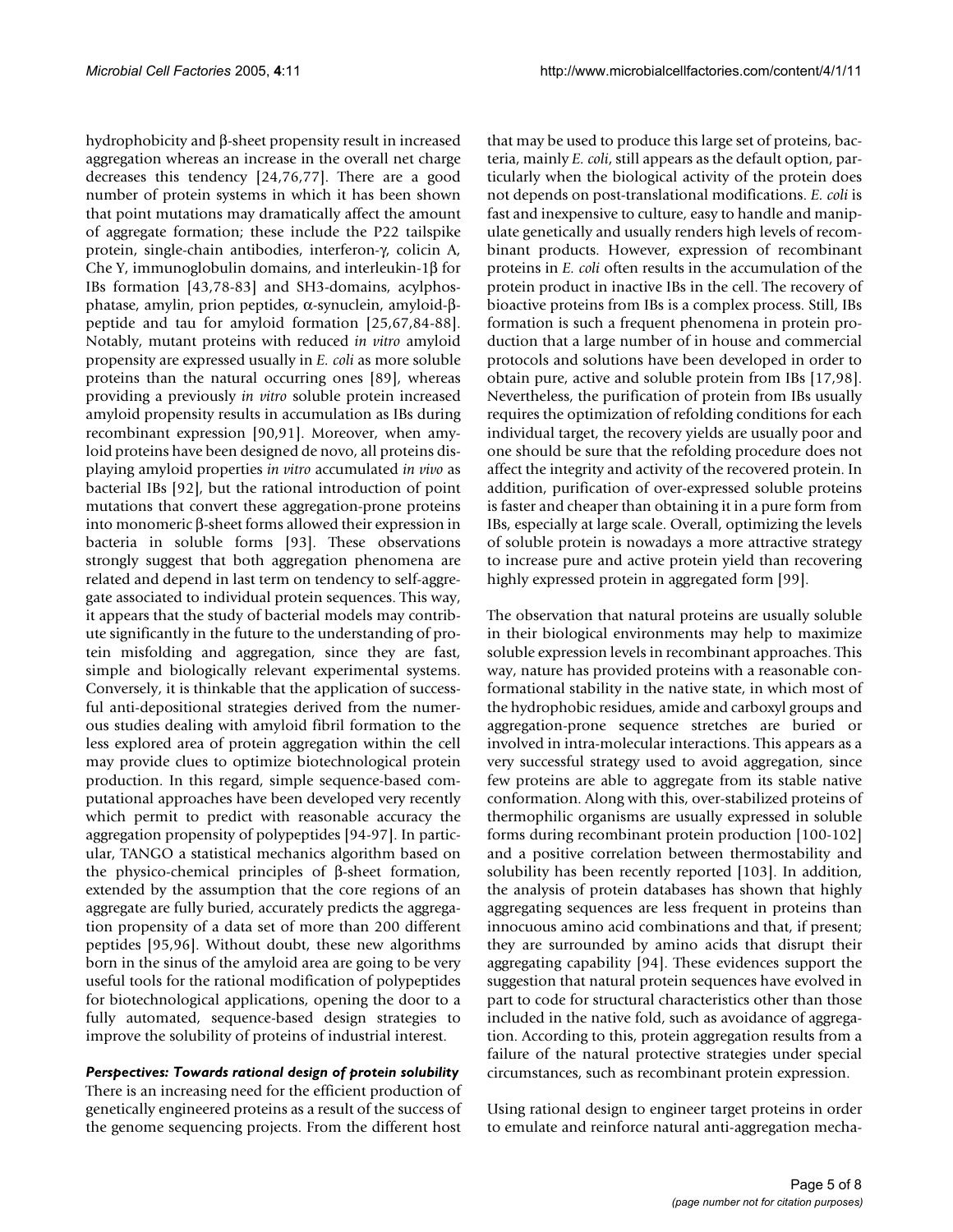nisms, taking advantage of the above mentioned computational methods to predict aggregation, appears thus as a reasonable approach to overwhelm protein deposition and optimizing the levels of soluble protein in biotechnological processes. Few, but successful experimental steps have been taken already in this direction. First, improving thermodynamic stability by rational mutation has been shown to render more soluble heterologous protein versions [104]. Second, it has been proven that decreasing the intrinsic propensity to aggregate of the partially unfolded state of an aggregation-prone protein by modulating the net polypeptide charge and introduction of electrostatic repulsions also results in increased solubility [105]. Finally, the analysis, identification and disruption by mutation of sequential "hot spots" of aggregation has allowed the recovering from the *E. coli* supernatant of previously aggregated polypeptides [67,93,106].

#### **Conclusion**

The raising interest to understand the mechanisms underlying protein aggregation in the cell has crystallized in a good number of recent relevant studies in an area whose biological significance is coming of central importance in biotechnology. The scenario emerging from these efforts is especially encouraging because one can foresee a future in which rational design of protein solubility based on natural laws will allow to tune aggregation, permitting to over-pass the main bottleneck in high throughput expression projects.

#### **Acknowledgements**

The author is recipient of a "Ramón y Cajal" contract awarded by the MCYT-Spain and co-financed by the Universitat Autonoma de Barcelona (UAB) and founded by PNL2004-40 from UAB.

#### **References**

- 1. Smith A: **Protein misfolding.** *Nature* 2003, **426:**883.
- 2. Dobson CM: **[Protein folding and misfolding.](http://www.ncbi.nlm.nih.gov/entrez/query.fcgi?cmd=Retrieve&db=PubMed&dopt=Abstract&list_uids=14685248)** *Nature* 2003, **426:**884-890.
- 3. Rochet JC, Lansbury PT Jr: **[Amyloid fibrillogenesis: themes and](http://www.ncbi.nlm.nih.gov/entrez/query.fcgi?cmd=Retrieve&db=PubMed&dopt=Abstract&list_uids=10679462) [variations.](http://www.ncbi.nlm.nih.gov/entrez/query.fcgi?cmd=Retrieve&db=PubMed&dopt=Abstract&list_uids=10679462)** *Curr Opin Struct Biol* 2000, **10:**60-68.
- 4. Cohen FE, Kelly JW: **[Therapeutic approaches to protein-mis](http://www.ncbi.nlm.nih.gov/entrez/query.fcgi?cmd=Retrieve&db=PubMed&dopt=Abstract&list_uids=14685252)[folding diseases.](http://www.ncbi.nlm.nih.gov/entrez/query.fcgi?cmd=Retrieve&db=PubMed&dopt=Abstract&list_uids=14685252)** *Nature* 2003, **426:**905-909.
- 5. Morimoto R, Tissieres A, Georgopoulos C: **The Biology of Heat Shock Proteins and Molecular Chaperones.** Cold Spring Harbor Laboratory Press, Cold Spring Harbor, NY; 1994.
- 6. Weibezahn J, Tessarz P, Schlieker C, Zahn R, Maglica Z, Lee S, Zentgraf H, Weber-Ban EU, Dougan DA, Tsai FT, Mogk A, Bukau B: **[Ther](http://www.ncbi.nlm.nih.gov/entrez/query.fcgi?cmd=Retrieve&db=PubMed&dopt=Abstract&list_uids=15550247)[motolerance requires refolding of aggregated proteins by](http://www.ncbi.nlm.nih.gov/entrez/query.fcgi?cmd=Retrieve&db=PubMed&dopt=Abstract&list_uids=15550247) [substrate translocation through the central pore of ClpB.](http://www.ncbi.nlm.nih.gov/entrez/query.fcgi?cmd=Retrieve&db=PubMed&dopt=Abstract&list_uids=15550247)** *Cell* 2004, **119:**653-65.
- 7. Marston FA: **The purification of eukaryotic polypeptides synthesized in** *Escherichia coli***.** *Biochem J* 1986, **40:**1-12.a2.
- 8. Georgiou G, Telford JN, Shuler ML, Wilson DB: **Localization of inclusion bodies in** *Escherichia coli* **[overproducing beta-lacta](http://www.ncbi.nlm.nih.gov/entrez/query.fcgi?cmd=Retrieve&db=PubMed&dopt=Abstract&list_uids=3539017)[mase or alkaline phosphatase.](http://www.ncbi.nlm.nih.gov/entrez/query.fcgi?cmd=Retrieve&db=PubMed&dopt=Abstract&list_uids=3539017)** *Appl Environ Microbiol* 1986, **52:**1157-61.
- 9. Georgiou G, Valax P: **Expression of correctly folded proteins in** *Escherichia coli***[.](http://www.ncbi.nlm.nih.gov/entrez/query.fcgi?cmd=Retrieve&db=PubMed&dopt=Abstract&list_uids=8791338)** *Curr Opin Biotechnol* 1996, **7:**190-197.
- 10. Baneyx F: **Recombinant protein expression in** *Escherichia coli***[.](http://www.ncbi.nlm.nih.gov/entrez/query.fcgi?cmd=Retrieve&db=PubMed&dopt=Abstract&list_uids=10508629)** *Curr Opin Biotechnol* 1999, **10:**411-421.
- 11. Georgiou G, Valax P: **[Isolating inclusion bodies from bacteria.](http://www.ncbi.nlm.nih.gov/entrez/query.fcgi?cmd=Retrieve&db=PubMed&dopt=Abstract&list_uids=10507015)** *Methods Enzymol* 1999, **309:**48-58.
- 12. Stefani M: **[Protein misfolding and aggregation: new examples](http://www.ncbi.nlm.nih.gov/entrez/query.fcgi?cmd=Retrieve&db=PubMed&dopt=Abstract&list_uids=15607113) [in medicine and biology of the dark side of the protein world.](http://www.ncbi.nlm.nih.gov/entrez/query.fcgi?cmd=Retrieve&db=PubMed&dopt=Abstract&list_uids=15607113)** *Biochim Biophys Acta* 2004, **1739:**5-25.
- 13. Ross CA, Poirier MA: **[Protein aggregation and neurodegenera](http://www.ncbi.nlm.nih.gov/entrez/query.fcgi?cmd=Retrieve&db=PubMed&dopt=Abstract&list_uids=15272267)[tive disease.](http://www.ncbi.nlm.nih.gov/entrez/query.fcgi?cmd=Retrieve&db=PubMed&dopt=Abstract&list_uids=15272267)** *Nat Med* 2004, **10:**S10-7.
- 14. Dobson CM: **[Principles of protein folding, misfolding and](http://www.ncbi.nlm.nih.gov/entrez/query.fcgi?cmd=Retrieve&db=PubMed&dopt=Abstract&list_uids=15036202) [aggregation.](http://www.ncbi.nlm.nih.gov/entrez/query.fcgi?cmd=Retrieve&db=PubMed&dopt=Abstract&list_uids=15036202)** *Semin Cell Dev Biol* 2004, **15:**3-16.
- 15. Ohnishi S, Takano K: **[Amyloid fibrils from the viewpoint of pro](http://www.ncbi.nlm.nih.gov/entrez/query.fcgi?cmd=Retrieve&db=PubMed&dopt=Abstract&list_uids=15004691)[tein folding.](http://www.ncbi.nlm.nih.gov/entrez/query.fcgi?cmd=Retrieve&db=PubMed&dopt=Abstract&list_uids=15004691)** *Cell Mol Life Sci* 2004, **61:**511-24.
- 16. Lee HG, Petersen RB, Zhu X, Honda K, Aliev G, Smith MA, Perry G: **[Will preventing protein aggregates live up to its promise as](http://www.ncbi.nlm.nih.gov/entrez/query.fcgi?cmd=Retrieve&db=PubMed&dopt=Abstract&list_uids=14655766) [prophylaxis against neurodegenerative diseases?](http://www.ncbi.nlm.nih.gov/entrez/query.fcgi?cmd=Retrieve&db=PubMed&dopt=Abstract&list_uids=14655766)** *Brain Pathol* 2003, **13:**630-8.
- 17. Cabrita LD, Bottomley SP: **[Protein expression and refolding A](http://www.ncbi.nlm.nih.gov/entrez/query.fcgi?cmd=Retrieve&db=PubMed&dopt=Abstract&list_uids=15504702) [practical guide to getting the most out of inclusion bodies.](http://www.ncbi.nlm.nih.gov/entrez/query.fcgi?cmd=Retrieve&db=PubMed&dopt=Abstract&list_uids=15504702)** *Biotechnol Annu Rev* 2004, **10:**31-50.
- 18. Fahnert B, Lilie H, Neubauer P: **[Inclusion bodies: formation and](http://www.ncbi.nlm.nih.gov/entrez/query.fcgi?cmd=Retrieve&db=PubMed&dopt=Abstract&list_uids=15217157) [utilisation.](http://www.ncbi.nlm.nih.gov/entrez/query.fcgi?cmd=Retrieve&db=PubMed&dopt=Abstract&list_uids=15217157)** *Adv Biochem Eng Biotechnol* 2004, **89:**93-142.
- 19. Villaverde A, Carrio MM: **[Protein aggregation in recombinant](http://www.ncbi.nlm.nih.gov/entrez/query.fcgi?cmd=Retrieve&db=PubMed&dopt=Abstract&list_uids=14514038) [bacteria: biological role of inclusion bodies.](http://www.ncbi.nlm.nih.gov/entrez/query.fcgi?cmd=Retrieve&db=PubMed&dopt=Abstract&list_uids=14514038)** *Biotechnol Lett* 2003, **25:**1385-95.
- 20. Dobson CM: **[Protein-misfolding diseases: Getting out of](http://www.ncbi.nlm.nih.gov/entrez/query.fcgi?cmd=Retrieve&db=PubMed&dopt=Abstract&list_uids=12181546) [shape.](http://www.ncbi.nlm.nih.gov/entrez/query.fcgi?cmd=Retrieve&db=PubMed&dopt=Abstract&list_uids=12181546)** *Nature* 2002, **418:**729-730.
- 21. Ventura S, Lacroix E, Serrano L: **[Insights into the origin of the](http://www.ncbi.nlm.nih.gov/entrez/query.fcgi?cmd=Retrieve&db=PubMed&dopt=Abstract&list_uids=12367534) [tendency of the PI3-SH3 domain to form amyloid fibrils.](http://www.ncbi.nlm.nih.gov/entrez/query.fcgi?cmd=Retrieve&db=PubMed&dopt=Abstract&list_uids=12367534)** *J Mol Biol* 2002, **322:**1147-58.
- <span id="page-5-0"></span>22. Williams DC, Van Frank RM, Muth WL, Burnett JP: **Cytoplasmic inclusion bodies in** *Escherichia coli* **[producing biosynthetic](http://www.ncbi.nlm.nih.gov/entrez/query.fcgi?cmd=Retrieve&db=PubMed&dopt=Abstract&list_uids=7036343) [human insulin proteins.](http://www.ncbi.nlm.nih.gov/entrez/query.fcgi?cmd=Retrieve&db=PubMed&dopt=Abstract&list_uids=7036343)** *Science* 1982, **215:**687-9.
- 23. Kundu B, Guptasarma P: **[Use of a hydrophobic dye to indirectly](http://www.ncbi.nlm.nih.gov/entrez/query.fcgi?cmd=Retrieve&db=PubMed&dopt=Abstract&list_uids=12054640) probe the structural organization and conformational plas[ticity of molecules in amorphous aggregates of carbonic](http://www.ncbi.nlm.nih.gov/entrez/query.fcgi?cmd=Retrieve&db=PubMed&dopt=Abstract&list_uids=12054640) [anhydrase.](http://www.ncbi.nlm.nih.gov/entrez/query.fcgi?cmd=Retrieve&db=PubMed&dopt=Abstract&list_uids=12054640)** *Biochem Biophys Res Commun* 2002, **293:**572-7.
- 24. Chiti F, Calamai M, Taddei N, Stefani M, Ramponi G, Dobson CM: **[Studies of the aggregation of mutant proteins in vitro pro](http://www.ncbi.nlm.nih.gov/entrez/query.fcgi?cmd=Retrieve&db=PubMed&dopt=Abstract&list_uids=12374855)[vide insights into the genetics of amyloid diseases.](http://www.ncbi.nlm.nih.gov/entrez/query.fcgi?cmd=Retrieve&db=PubMed&dopt=Abstract&list_uids=12374855)** *Proc Natl Acad Sci USA* 2002, **99:**16419-16426.
- 25. Chiti F, Stefani M, Taddei N, Ramponi G, Dobson CM: **[Rationaliza](http://www.ncbi.nlm.nih.gov/entrez/query.fcgi?cmd=Retrieve&db=PubMed&dopt=Abstract&list_uids=12917692)[tion of the effects of mutations on peptide and protein aggre](http://www.ncbi.nlm.nih.gov/entrez/query.fcgi?cmd=Retrieve&db=PubMed&dopt=Abstract&list_uids=12917692)[gation rates.](http://www.ncbi.nlm.nih.gov/entrez/query.fcgi?cmd=Retrieve&db=PubMed&dopt=Abstract&list_uids=12917692)** *Nature* 2003, **424:**805-8.
- 26. Chiti F, Taddei N, Baroni F, Capanni C, Stefani M, Ramponi G, Dobson CM: **[Kinetic partitioning of protein folding and aggrega](http://www.ncbi.nlm.nih.gov/entrez/query.fcgi?cmd=Retrieve&db=PubMed&dopt=Abstract&list_uids=11799398)[tion.](http://www.ncbi.nlm.nih.gov/entrez/query.fcgi?cmd=Retrieve&db=PubMed&dopt=Abstract&list_uids=11799398)** *Nat Struct Biol* 2002, **9:**137-43.
- 27. Carrio M, Gonzalez-Montalban N, Vera A, Villaverde A, Ventura S: **[Amyloid-like properties of bacterial inclusion bodies.](http://www.ncbi.nlm.nih.gov/entrez/query.fcgi?cmd=Retrieve&db=PubMed&dopt=Abstract&list_uids=15784261)** *J Mol Biol* 2005, **347:**1025-1037.
- 28. Clark ED: **[Protein refolding for industrial processes.](http://www.ncbi.nlm.nih.gov/entrez/query.fcgi?cmd=Retrieve&db=PubMed&dopt=Abstract&list_uids=11287238)** *Curr Opin Biotechnol* 2001, **12:**202-7.
- 29. Corchero JL, Viaplana E, Benito A, Villaverde A: **[The position of the](http://www.ncbi.nlm.nih.gov/entrez/query.fcgi?cmd=Retrieve&db=PubMed&dopt=Abstract&list_uids=8861998) [heterologous domain can influence the solubility and prote](http://www.ncbi.nlm.nih.gov/entrez/query.fcgi?cmd=Retrieve&db=PubMed&dopt=Abstract&list_uids=8861998)[olysis of b-galactosidase fusion proteins.](http://www.ncbi.nlm.nih.gov/entrez/query.fcgi?cmd=Retrieve&db=PubMed&dopt=Abstract&list_uids=8861998)** *J Biotechnol* 1996, **48:**191-200.
- 30. Rinas U, Bailey JE: **Protein compositional analysis of inclusion bodies produced in recombinant** *Escherichia coli***[.](http://www.ncbi.nlm.nih.gov/entrez/query.fcgi?cmd=Retrieve&db=PubMed&dopt=Abstract&list_uids=1369400)** *Appl Microbiol Biotechnol* 1992, **37:**609-614.
- 31. Hoffmann F, Rinas U: **Roles of heat-shock chaperones in the production of recombinant proteins in** *Escherichia coli***.** *Advan Bioche Eng Biotechnol* 2004, **89:**143-61.
- 32. De la Torre JC: **[Is Alzheimer's disease a neurodegenerative or](http://www.ncbi.nlm.nih.gov/entrez/query.fcgi?cmd=Retrieve&db=PubMed&dopt=Abstract&list_uids=14980533) [a vascular disorder? Data, dogma, and dialectics.](http://www.ncbi.nlm.nih.gov/entrez/query.fcgi?cmd=Retrieve&db=PubMed&dopt=Abstract&list_uids=14980533)** *Lancet Neurol* 2004, **3:**184-90.
- 33. Harper JD, Lieber CM, Lansbury PT Jr: **[Atomic force microscopic](http://www.ncbi.nlm.nih.gov/entrez/query.fcgi?cmd=Retrieve&db=PubMed&dopt=Abstract&list_uids=9427660) [imaging of seeded fibril formation and fibril branching by the](http://www.ncbi.nlm.nih.gov/entrez/query.fcgi?cmd=Retrieve&db=PubMed&dopt=Abstract&list_uids=9427660) [Alzheimer's disease amyloid-beta protein.](http://www.ncbi.nlm.nih.gov/entrez/query.fcgi?cmd=Retrieve&db=PubMed&dopt=Abstract&list_uids=9427660)** *Chem Biol* 1997, **4:**951-9.
- 34. Jarrett JT, Lansbury PT Jr: **[Amyloid fibril formation requires a](http://www.ncbi.nlm.nih.gov/entrez/query.fcgi?cmd=Retrieve&db=PubMed&dopt=Abstract&list_uids=1463722) [chemically discriminating nucleation event: studies of an](http://www.ncbi.nlm.nih.gov/entrez/query.fcgi?cmd=Retrieve&db=PubMed&dopt=Abstract&list_uids=1463722) amyloidogenic sequence from the bacterial protein OsmB.** *Biochemistry* 1992, **31:**12345-52.
- 35. Kocisko DA, Priola SA, Raymond GJ, Chesebro B, Lansbury PT Jr, Caughey B: **[Species specificity in the cell-free conversion of](http://www.ncbi.nlm.nih.gov/entrez/query.fcgi?cmd=Retrieve&db=PubMed&dopt=Abstract&list_uids=7732006) [prion protein to protease-resistant forms: a model for the](http://www.ncbi.nlm.nih.gov/entrez/query.fcgi?cmd=Retrieve&db=PubMed&dopt=Abstract&list_uids=7732006) [scrapie species barrier.](http://www.ncbi.nlm.nih.gov/entrez/query.fcgi?cmd=Retrieve&db=PubMed&dopt=Abstract&list_uids=7732006)** *Proc Natl Acad Sci U S A* 1995, **92:**3923-7.
- 36. Saraiva MJ, Birken S, Costa PP, Goodman DS: **[Amyloid fibril pro](http://www.ncbi.nlm.nih.gov/entrez/query.fcgi?cmd=Retrieve&db=PubMed&dopt=Abstract&list_uids=6736244)[tein in familial amyloidotic polyneuropathy, Portuguese](http://www.ncbi.nlm.nih.gov/entrez/query.fcgi?cmd=Retrieve&db=PubMed&dopt=Abstract&list_uids=6736244)**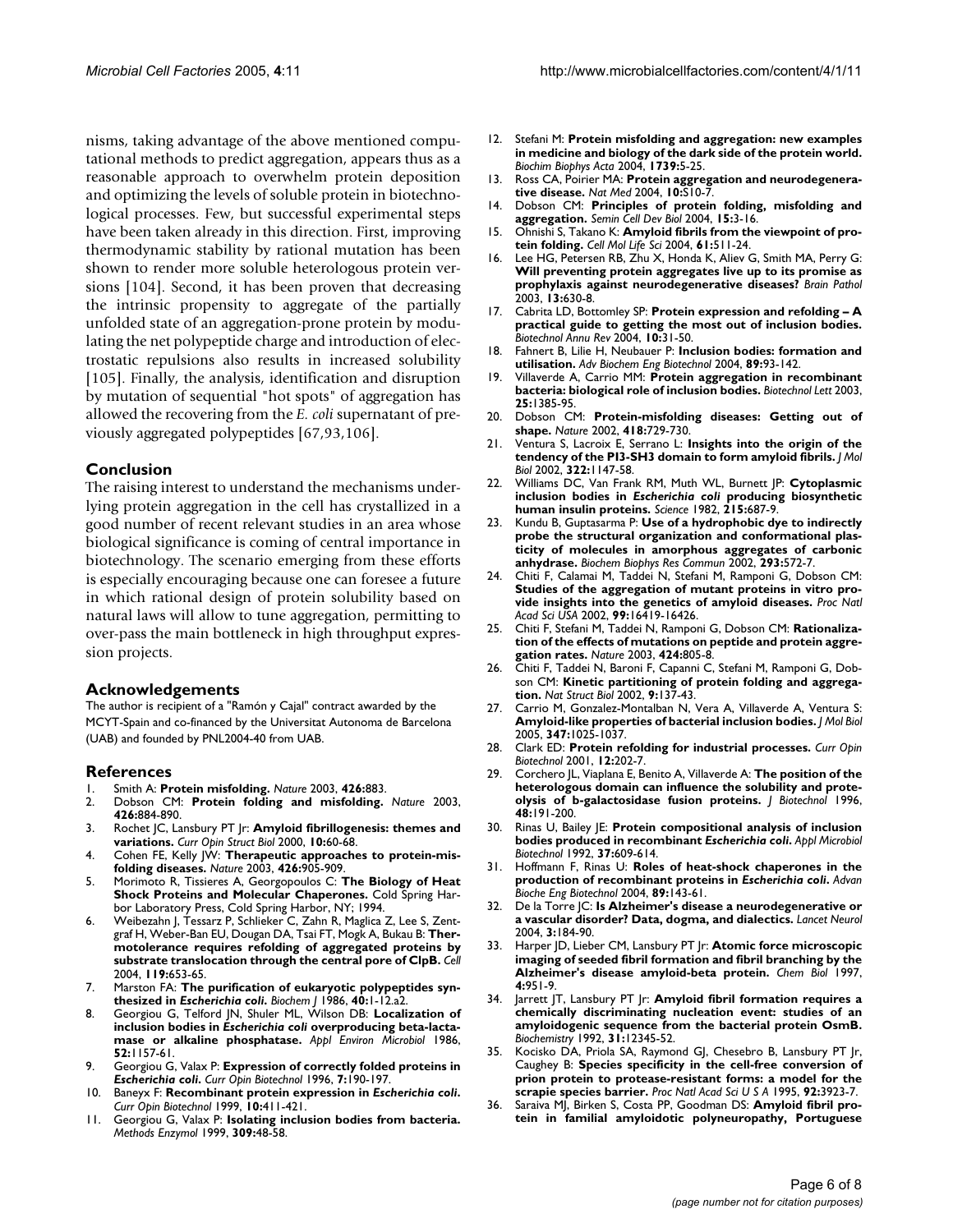**[type. Definition of molecular abnormality in transthyretin](http://www.ncbi.nlm.nih.gov/entrez/query.fcgi?cmd=Retrieve&db=PubMed&dopt=Abstract&list_uids=6736244) [\(prealbumin\).](http://www.ncbi.nlm.nih.gov/entrez/query.fcgi?cmd=Retrieve&db=PubMed&dopt=Abstract&list_uids=6736244)** *J Clin Invest* 1984, **74:**104-19.

- 37. MacPhee CE, Dobson CM: **Formation of mixed fibrils demonstrates the generic nature and potential utility of amyloid nanostructures.** *J Am Chem Soc* 2000, **122:**12707-12713.
- 38. Krebs MR, Morozova-Roche LA, Daniel K, Robinson CV, Dobson CM: **[Observation of sequence specificity in the seeding of](http://www.ncbi.nlm.nih.gov/entrez/query.fcgi?cmd=Retrieve&db=PubMed&dopt=Abstract&list_uids=15215533) [protein amyloid fibrils.](http://www.ncbi.nlm.nih.gov/entrez/query.fcgi?cmd=Retrieve&db=PubMed&dopt=Abstract&list_uids=15215533)** *Protein Sci* 2004, **13:**1933-8.
- 39. Gordon CL, King J: **[Temperature-sensitive mutations in the](http://www.ncbi.nlm.nih.gov/entrez/query.fcgi?cmd=Retrieve&db=PubMed&dopt=Abstract&list_uids=8486630)** [phage P22 coat protein which interfere with polypeptide](http://www.ncbi.nlm.nih.gov/entrez/query.fcgi?cmd=Retrieve&db=PubMed&dopt=Abstract&list_uids=8486630) **[chain folding.](http://www.ncbi.nlm.nih.gov/entrez/query.fcgi?cmd=Retrieve&db=PubMed&dopt=Abstract&list_uids=8486630)** *J Biol Chem* 1993, **268:**9358-68.
- 40. Teschke CM, King J.: **[Folding of the phage P22 coat protein in](http://www.ncbi.nlm.nih.gov/entrez/query.fcgi?cmd=Retrieve&db=PubMed&dopt=Abstract&list_uids=8399234) [vitro.](http://www.ncbi.nlm.nih.gov/entrez/query.fcgi?cmd=Retrieve&db=PubMed&dopt=Abstract&list_uids=8399234)** *Biochemistry* 1993, **32:**10839-47.
- 41. Speed MA, Wang DI, King J: **[Multimeric intermediates in the](http://www.ncbi.nlm.nih.gov/entrez/query.fcgi?cmd=Retrieve&db=PubMed&dopt=Abstract&list_uids=7663345) [pathway to the aggregated inclusion body state for P22 tail](http://www.ncbi.nlm.nih.gov/entrez/query.fcgi?cmd=Retrieve&db=PubMed&dopt=Abstract&list_uids=7663345)[spike polypeptide chains.](http://www.ncbi.nlm.nih.gov/entrez/query.fcgi?cmd=Retrieve&db=PubMed&dopt=Abstract&list_uids=7663345)** *Protein Sci* 1995, **4:**900-8.
- 42. Speed MA, Morshead T, Wang DI, King J: **[Conformation of P22](http://www.ncbi.nlm.nih.gov/entrez/query.fcgi?cmd=Retrieve&db=PubMed&dopt=Abstract&list_uids=9007981) [tailspike folding and aggregation intermediates probed by](http://www.ncbi.nlm.nih.gov/entrez/query.fcgi?cmd=Retrieve&db=PubMed&dopt=Abstract&list_uids=9007981) [monoclonal antibodies.](http://www.ncbi.nlm.nih.gov/entrez/query.fcgi?cmd=Retrieve&db=PubMed&dopt=Abstract&list_uids=9007981)** *Protein Sci* 1997, **6:**99-108.
- 43. Speed MA, Wang DI, King J: **[Specific aggregation of partially](http://www.ncbi.nlm.nih.gov/entrez/query.fcgi?cmd=Retrieve&db=PubMed&dopt=Abstract&list_uids=9631094) [folded polypeptide chains: the molecular basis of inclusion](http://www.ncbi.nlm.nih.gov/entrez/query.fcgi?cmd=Retrieve&db=PubMed&dopt=Abstract&list_uids=9631094) [body composition.](http://www.ncbi.nlm.nih.gov/entrez/query.fcgi?cmd=Retrieve&db=PubMed&dopt=Abstract&list_uids=9631094)** *Nat Biotechnol* 1996, **14:**1283-7.
- 44. Kopito RR: **[Aggresomes, inclusion bodies and protein aggre](http://www.ncbi.nlm.nih.gov/entrez/query.fcgi?cmd=Retrieve&db=PubMed&dopt=Abstract&list_uids=11121744)[gation.](http://www.ncbi.nlm.nih.gov/entrez/query.fcgi?cmd=Retrieve&db=PubMed&dopt=Abstract&list_uids=11121744)** *Trends Cell Biol* 2000, **10:**524-30.
- 45. Steffan JS, Kazantsev A, Spasic-Boskovic O, Greenwald M, Zhu YZ, Gohler H, Wanker EE, Bates GP, Housman DE, Thompson LM: **[The](http://www.ncbi.nlm.nih.gov/entrez/query.fcgi?cmd=Retrieve&db=PubMed&dopt=Abstract&list_uids=10823891) [Huntington's disease protein interacts with p53 and CREB](http://www.ncbi.nlm.nih.gov/entrez/query.fcgi?cmd=Retrieve&db=PubMed&dopt=Abstract&list_uids=10823891)[binding protein and represses transcription.](http://www.ncbi.nlm.nih.gov/entrez/query.fcgi?cmd=Retrieve&db=PubMed&dopt=Abstract&list_uids=10823891)** *Proc Natl Acad Sci USA* 2000, **97:**6763-6768.
- 46. Rajan RS, Illing ME, Bence NF, Kopito RR: **[Specificity in intracellu](http://www.ncbi.nlm.nih.gov/entrez/query.fcgi?cmd=Retrieve&db=PubMed&dopt=Abstract&list_uids=11687604)[lar protein aggregation and inclusion body formation.](http://www.ncbi.nlm.nih.gov/entrez/query.fcgi?cmd=Retrieve&db=PubMed&dopt=Abstract&list_uids=11687604)** *Proc Natl Acad Sci USA* 2001, **98:**13060-5.
- 47. Pallares I, Vendrell J, Aviles FX, Ventura S: **[Amyloid fibril forma](http://www.ncbi.nlm.nih.gov/entrez/query.fcgi?cmd=Retrieve&db=PubMed&dopt=Abstract&list_uids=15313627)[tion by a partially structured intermediate state of alpha](http://www.ncbi.nlm.nih.gov/entrez/query.fcgi?cmd=Retrieve&db=PubMed&dopt=Abstract&list_uids=15313627)[chymotrypsin.](http://www.ncbi.nlm.nih.gov/entrez/query.fcgi?cmd=Retrieve&db=PubMed&dopt=Abstract&list_uids=15313627)** *J Mol Biol* 2004, **342:**321-31.
- Litvinovich SV, Brew SA, Aota S, Akiyama SK, Haudenschild C, Ingham KC: **[Formation of amyloid-like fibrils by self-association of a](http://www.ncbi.nlm.nih.gov/entrez/query.fcgi?cmd=Retrieve&db=PubMed&dopt=Abstract&list_uids=9654449) [partially unfolded fibronectin type III module.](http://www.ncbi.nlm.nih.gov/entrez/query.fcgi?cmd=Retrieve&db=PubMed&dopt=Abstract&list_uids=9654449)** *J Mol Biol* 1998, **280:**245-58.
- 49. Villegas V, Zurdo J, Filimonov VV, Aviles FX, Dobson CM, Serrano L: **[Protein engineering as a strategy to avoid formation of amy](http://www.ncbi.nlm.nih.gov/entrez/query.fcgi?cmd=Retrieve&db=PubMed&dopt=Abstract&list_uids=11045616)[loid fibrils.](http://www.ncbi.nlm.nih.gov/entrez/query.fcgi?cmd=Retrieve&db=PubMed&dopt=Abstract&list_uids=11045616)** *Protein Sci* 2000, **9:**1700-1708.
- 50. Fandrich M, Fletcher MA, Dobson CM: **[Amyloid fibrils from mus](http://www.ncbi.nlm.nih.gov/entrez/query.fcgi?cmd=Retrieve&db=PubMed&dopt=Abstract&list_uids=11242064)[cle myoglobin.](http://www.ncbi.nlm.nih.gov/entrez/query.fcgi?cmd=Retrieve&db=PubMed&dopt=Abstract&list_uids=11242064)** *Nature* 2001, **410:**165-166.
- 51. Schein CH: **[Optimizing protein folding to the native state in](http://www.ncbi.nlm.nih.gov/entrez/query.fcgi?cmd=Retrieve&db=PubMed&dopt=Abstract&list_uids=1367729) [bacteria.](http://www.ncbi.nlm.nih.gov/entrez/query.fcgi?cmd=Retrieve&db=PubMed&dopt=Abstract&list_uids=1367729)** *Curr Opin Biotechnol* 1991, **2:**746-50.
- 52. Carrio MM, Villaverde A: **[Construction and deconstruction of](http://www.ncbi.nlm.nih.gov/entrez/query.fcgi?cmd=Retrieve&db=PubMed&dopt=Abstract&list_uids=12142138) [bacterial inclusion bodies.](http://www.ncbi.nlm.nih.gov/entrez/query.fcgi?cmd=Retrieve&db=PubMed&dopt=Abstract&list_uids=12142138)** *J Biotechnol* 2002, **96:**3-12.
- 53. Wetzel R: **[Ideas of order for amyloid fibril structure.](http://www.ncbi.nlm.nih.gov/entrez/query.fcgi?cmd=Retrieve&db=PubMed&dopt=Abstract&list_uids=12176381)** *Structure* 2002, **10:**1031-6.
- 54. Oberg K, Chrunyk BA, Wetzel R, Fink AL: **[Nativelike secondary](http://www.ncbi.nlm.nih.gov/entrez/query.fcgi?cmd=Retrieve&db=PubMed&dopt=Abstract&list_uids=8117725) [structure in interleukin-1-beta inclusion bodies by attenu](http://www.ncbi.nlm.nih.gov/entrez/query.fcgi?cmd=Retrieve&db=PubMed&dopt=Abstract&list_uids=8117725)[ated total reflectance FT-IR.](http://www.ncbi.nlm.nih.gov/entrez/query.fcgi?cmd=Retrieve&db=PubMed&dopt=Abstract&list_uids=8117725)** *Biochemistry* 1994, **33:**2628-2634.
- 55. Georgiou G, Valax P, Ostermeier M, Horowitz PM: **Folding and aggregation of TEM** β**-lactamase: analogies with the formation of inclusion bodies in** *Escherichia coli***[.](http://www.ncbi.nlm.nih.gov/entrez/query.fcgi?cmd=Retrieve&db=PubMed&dopt=Abstract&list_uids=7703842)** *Protein Sci* 1994, **3:**1953-1960.
- 56. Przybycien TM, Dunn JP, Valax P, Georgiou G: **[Secondary struc](http://www.ncbi.nlm.nih.gov/entrez/query.fcgi?cmd=Retrieve&db=PubMed&dopt=Abstract&list_uids=8140090)[ture characterization of beta-lactamase inclusion bodies.](http://www.ncbi.nlm.nih.gov/entrez/query.fcgi?cmd=Retrieve&db=PubMed&dopt=Abstract&list_uids=8140090)** *Protein Eng* 1994, **7:**131-136.
- <span id="page-6-0"></span>57. Ami D, Bonecchi L, Cali S, Orsini G, Tonon G, Doglia SM: **FT-IR study of heterologous protein expression in recombinant** *Escherichia coli* **[strains.](http://www.ncbi.nlm.nih.gov/entrez/query.fcgi?cmd=Retrieve&db=PubMed&dopt=Abstract&list_uids=14642807)** *Biochim Biophys Acta* 2003, **1624:**6-10.
- 58. Ismail AA, Mantsch HH, Wong PT: **[Aggregation of chymot](http://www.ncbi.nlm.nih.gov/entrez/query.fcgi?cmd=Retrieve&db=PubMed&dopt=Abstract&list_uids=1599940)[rypsinogen: portrait by infrared spectroscopy.](http://www.ncbi.nlm.nih.gov/entrez/query.fcgi?cmd=Retrieve&db=PubMed&dopt=Abstract&list_uids=1599940)** *Biochim Biophys Acta* 1992, **1121:**183-8.
- 59. Goloubinoff P, Mogk A, Zvi AP, Tomoyasu T, Bukau B: **[Sequential](http://www.ncbi.nlm.nih.gov/entrez/query.fcgi?cmd=Retrieve&db=PubMed&dopt=Abstract&list_uids=10570141) [mechanism of solubilization and refolding of stable protein](http://www.ncbi.nlm.nih.gov/entrez/query.fcgi?cmd=Retrieve&db=PubMed&dopt=Abstract&list_uids=10570141) [aggregates by a bichaperone network.](http://www.ncbi.nlm.nih.gov/entrez/query.fcgi?cmd=Retrieve&db=PubMed&dopt=Abstract&list_uids=10570141)** *Proc Natl Acad Sci U S A* 1999, **96:**13732-7.
- 60. Umetsu M, Tsumoto K, Ashish K, Nitta S, Tanaka Y, Adschiri T, Kumagai I: **[Structural characteristics and refolding of in vivo aggre](http://www.ncbi.nlm.nih.gov/entrez/query.fcgi?cmd=Retrieve&db=PubMed&dopt=Abstract&list_uids=14741340)[gated hyperthermophilic archaeon proteins.](http://www.ncbi.nlm.nih.gov/entrez/query.fcgi?cmd=Retrieve&db=PubMed&dopt=Abstract&list_uids=14741340)** *FEBS Lett* 2004, **557:**49-56.
- 61. Parsell DA, Kowal AS, Singer MA, Lindquist S: **[Protein disaggrega](http://www.ncbi.nlm.nih.gov/entrez/query.fcgi?cmd=Retrieve&db=PubMed&dopt=Abstract&list_uids=7984243)[tion mediated by heat-shock protein Hsp104.](http://www.ncbi.nlm.nih.gov/entrez/query.fcgi?cmd=Retrieve&db=PubMed&dopt=Abstract&list_uids=7984243)** *Nature* 1994, **372:**475-8.
- 62. Ben-Zvi AP, Goloubinoff P: **[Mechanisms of disaggregation and](http://www.ncbi.nlm.nih.gov/entrez/query.fcgi?cmd=Retrieve&db=PubMed&dopt=Abstract&list_uids=11580258) [refolding of stable protein aggregates by molecular chaper](http://www.ncbi.nlm.nih.gov/entrez/query.fcgi?cmd=Retrieve&db=PubMed&dopt=Abstract&list_uids=11580258)[ones.](http://www.ncbi.nlm.nih.gov/entrez/query.fcgi?cmd=Retrieve&db=PubMed&dopt=Abstract&list_uids=11580258)** *J Struct Biol* 2001, **135:**84-93.
- 63. Carrio MM, Villaverde A: **[Role of molecular chaperones in inclu](http://www.ncbi.nlm.nih.gov/entrez/query.fcgi?cmd=Retrieve&db=PubMed&dopt=Abstract&list_uids=12606060)[sion body formation.](http://www.ncbi.nlm.nih.gov/entrez/query.fcgi?cmd=Retrieve&db=PubMed&dopt=Abstract&list_uids=12606060)** *FEBS Lett* 2003, **537:**215-21.
- 64. Gozu M, Lee YH, Ohhashi Y, Hoshino M, Naiki H, Goto Y: **Conformational dynamics of beta(2)-microglobulin analyzed by reduction and reoxidation of the disulfide bond.** *J Biochem (Tokyo)* 2003, **33:**731-6.
- 65. Carmichael J, Chatellier J, Woolfson A, Milstein C, Fersht AR, Rubinsztein DC: **[Bacterial and yeast chaperones reduce both aggre](http://www.ncbi.nlm.nih.gov/entrez/query.fcgi?cmd=Retrieve&db=PubMed&dopt=Abstract&list_uids=10920207)[gate formation and cell death in mammalian cell models of](http://www.ncbi.nlm.nih.gov/entrez/query.fcgi?cmd=Retrieve&db=PubMed&dopt=Abstract&list_uids=10920207) [Huntington's disease.](http://www.ncbi.nlm.nih.gov/entrez/query.fcgi?cmd=Retrieve&db=PubMed&dopt=Abstract&list_uids=10920207)** *Proc Natl Acad Sci U S A* 2000, **97:**9701-5.
- Bucciantini M, Giannoni E, Chiti F, Baroni F, Formigli L, Zurdo J, Taddei N, Ramponi G, Dobson CM, Stefani M: **[Inherent toxicity of](http://www.ncbi.nlm.nih.gov/entrez/query.fcgi?cmd=Retrieve&db=PubMed&dopt=Abstract&list_uids=11932737) [aggregates implies a common mechanism for protein mis](http://www.ncbi.nlm.nih.gov/entrez/query.fcgi?cmd=Retrieve&db=PubMed&dopt=Abstract&list_uids=11932737)[folding diseases.](http://www.ncbi.nlm.nih.gov/entrez/query.fcgi?cmd=Retrieve&db=PubMed&dopt=Abstract&list_uids=11932737)** *Nature* 2002, **416:**507-11.
- 67. Ventura S, Zurdo J, Narayanan S, Parreno M, Mangues R, Reif B, Chiti F, Giannoni E, Dobson CM, Aviles FX, Serrano L: **[Short amino acid](http://www.ncbi.nlm.nih.gov/entrez/query.fcgi?cmd=Retrieve&db=PubMed&dopt=Abstract&list_uids=15123800) [stretches can mediate amyloid formation in globular pro](http://www.ncbi.nlm.nih.gov/entrez/query.fcgi?cmd=Retrieve&db=PubMed&dopt=Abstract&list_uids=15123800)[teins: the Src homology 3 \(SH3\) case.](http://www.ncbi.nlm.nih.gov/entrez/query.fcgi?cmd=Retrieve&db=PubMed&dopt=Abstract&list_uids=15123800)** *Proc Natl Acad Sci U S A* 2004, **101:**7258-63.
- 68. Kelly JW: **[The alternative conformations of amyloidogenic](http://www.ncbi.nlm.nih.gov/entrez/query.fcgi?cmd=Retrieve&db=PubMed&dopt=Abstract&list_uids=9519302) [proteins and their multi-step assembly pathways.](http://www.ncbi.nlm.nih.gov/entrez/query.fcgi?cmd=Retrieve&db=PubMed&dopt=Abstract&list_uids=9519302)** *Curr Opin Struct Biol* 1998, **8:**101-106.
- 69. Tjernberg LO, Näslund J, Lindqvist F, Iohansson J, Karlström AR, Thyberg J, Terenius L, Nordstedt C: **[Arrest of beta-amyloid fibril for](http://www.ncbi.nlm.nih.gov/entrez/query.fcgi?cmd=Retrieve&db=PubMed&dopt=Abstract&list_uids=8621479)[mation by a pentapeptide ligand.](http://www.ncbi.nlm.nih.gov/entrez/query.fcgi?cmd=Retrieve&db=PubMed&dopt=Abstract&list_uids=8621479)** *J Biol Chem* 1996, **271:**8545-85.
- 70. Patino M, Liu JJ, Glover JR, Lindquist S: **[Support for the prion](http://www.ncbi.nlm.nih.gov/entrez/query.fcgi?cmd=Retrieve&db=PubMed&dopt=Abstract&list_uids=8662547) [hypothesis for inheritance of a phenotypic trait in yeast.](http://www.ncbi.nlm.nih.gov/entrez/query.fcgi?cmd=Retrieve&db=PubMed&dopt=Abstract&list_uids=8662547)** *Science* 1996, **273:**622-626.
- 71. Tenidis K, Waldner M, Bernhagen J, Fischle W, Bergmann M, Weber M, Merkle ML, Voelter W, Brunner H, Kapurniotu A: **[Identification](http://www.ncbi.nlm.nih.gov/entrez/query.fcgi?cmd=Retrieve&db=PubMed&dopt=Abstract&list_uids=10656810) [of a penta- and hexapeptide of islet amyloid polypeptide](http://www.ncbi.nlm.nih.gov/entrez/query.fcgi?cmd=Retrieve&db=PubMed&dopt=Abstract&list_uids=10656810) [\(IAPP\) with amyloidogenic and cytotoxic properties.](http://www.ncbi.nlm.nih.gov/entrez/query.fcgi?cmd=Retrieve&db=PubMed&dopt=Abstract&list_uids=10656810)** *J Mol Biol* 2000, **295:**1055-1071.
- 72. Wurth C, Guimard NK, Hecht MH: **[Mutations that reduce aggre](http://www.ncbi.nlm.nih.gov/entrez/query.fcgi?cmd=Retrieve&db=PubMed&dopt=Abstract&list_uids=12079364)[gation of the Alzheimer's Abeta42 peptide: an unbiased](http://www.ncbi.nlm.nih.gov/entrez/query.fcgi?cmd=Retrieve&db=PubMed&dopt=Abstract&list_uids=12079364) search for the sequence determinants of Abeta amyloido[genesis.](http://www.ncbi.nlm.nih.gov/entrez/query.fcgi?cmd=Retrieve&db=PubMed&dopt=Abstract&list_uids=12079364)** *J Mol Biol* 2002, **319:**1279-90.
- 73. McParland VJ, Kad NM, Kalverda AP, Brown A, Kirwin-Jones P, Hunter MG, Sunde M, Radford SE: **[Partially unfolded states of](http://www.ncbi.nlm.nih.gov/entrez/query.fcgi?cmd=Retrieve&db=PubMed&dopt=Abstract&list_uids=10913285) [beta-2-microglobulin and amyloid formation in vitro.](http://www.ncbi.nlm.nih.gov/entrez/query.fcgi?cmd=Retrieve&db=PubMed&dopt=Abstract&list_uids=10913285)** *Biochemistry* 2000, **39:**8735-8746.
- 74. Legname G, Baskakov IV, Nguyen HO, Riesner D, Cohen FE, DeArmond SJ, Prusiner SB: **[Synthetic mammalian prions.](http://www.ncbi.nlm.nih.gov/entrez/query.fcgi?cmd=Retrieve&db=PubMed&dopt=Abstract&list_uids=15286374)** *Science* 2004, **305:**673-676.
- 75. Lopes DH, Colin C, Degaki TL, de Sousa AC, Vieira MN, Sebollela A, Martinez AM, Bloch C Jr, Ferreira ST, Sogayar MC: **Amyloidogenicity and cytotoxicity of recombinant mature human islet amyloid polypeptide (rhIAPP).** *J Biol Chem* 2005, **279:**42803-42810.
- 76. Fink AL: **Protein aggregation: folding aggregates, inclusion bodies and amyloid.** *Fold Des* 1998, **3:**9-23.
- 77. de la Paz ML, Goldie K, Zurdo J, Lacroix E, Dobson CM, Hoenger A, Serrano L: **[De novo designed peptide-based amyloid fibrils.](http://www.ncbi.nlm.nih.gov/entrez/query.fcgi?cmd=Retrieve&db=PubMed&dopt=Abstract&list_uids=12456886)** *Proc Natl Acad Sci USA* 2002, **99:**16052-16057.
- 78. Izard J, Parker MW, Chartier M, Duche D, Baty D: **A single amino acid substitution can restore the solubility of aggregated colicin A mutants in** *Escherichia coli***[.](http://www.ncbi.nlm.nih.gov/entrez/query.fcgi?cmd=Retrieve&db=PubMed&dopt=Abstract&list_uids=7716161)** *Protein Eng* 1994, **7:**1495-1500.
- 79. Wetzel R, Perry LJ, Veilleux C: **Mutations in human interferon gamma affecting inclusion body formation identified by a general immunochemical screen.** *Biotechnology (NY)* 1991, **9:**731-737.
- 80. Krueger JK, Stock J, Schutt CE: **[Evidence that the methylesterase](http://www.ncbi.nlm.nih.gov/entrez/query.fcgi?cmd=Retrieve&db=PubMed&dopt=Abstract&list_uids=1547277) [of bacterial chemotaxis may be a serine hydrolase.](http://www.ncbi.nlm.nih.gov/entrez/query.fcgi?cmd=Retrieve&db=PubMed&dopt=Abstract&list_uids=1547277)** *Biochim Biophys Acta* 1992, **1119:**322-326.
- Wetzel R, Chrunyk BA: [Inclusion body formation by inter](http://www.ncbi.nlm.nih.gov/entrez/query.fcgi?cmd=Retrieve&db=PubMed&dopt=Abstract&list_uids=8070572)**[leukin-1b depends on the thermal sensitivity of a folding](http://www.ncbi.nlm.nih.gov/entrez/query.fcgi?cmd=Retrieve&db=PubMed&dopt=Abstract&list_uids=8070572) [intermediate.](http://www.ncbi.nlm.nih.gov/entrez/query.fcgi?cmd=Retrieve&db=PubMed&dopt=Abstract&list_uids=8070572)** *FEBS Lett* 1994, **350:**245-248.
- 82. Nieba L, Honegger A, Krebber C, Pluckthun A: **Disrupting the hydrophobic patches at the antibody variable/constant domain interface: improved** *in vivo* **[folding and physical char](http://www.ncbi.nlm.nih.gov/entrez/query.fcgi?cmd=Retrieve&db=PubMed&dopt=Abstract&list_uids=9194169)-**